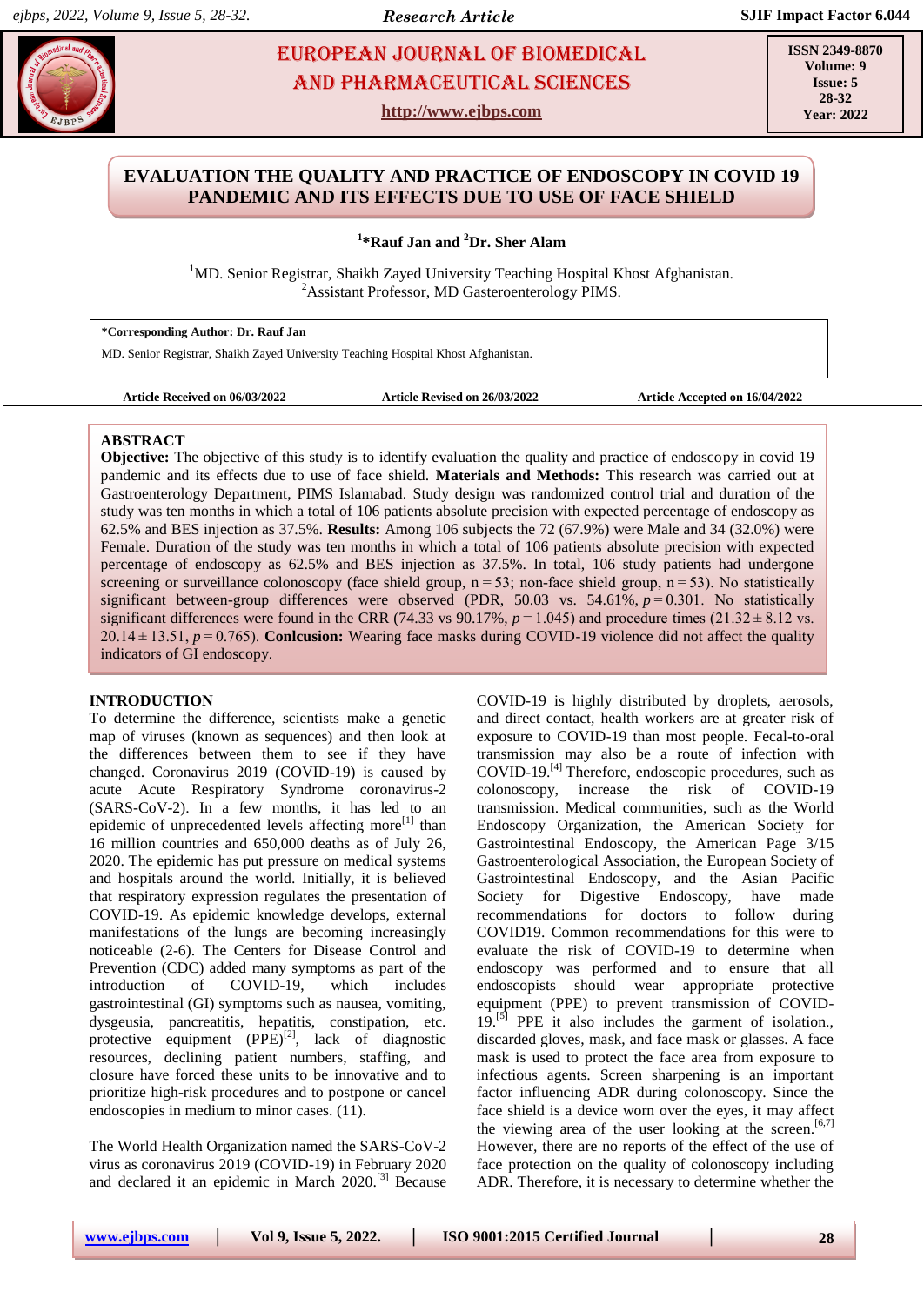use of a face shield affects ADR or other quality indicators of colonoscopy.<sup>[8,9]</sup> Therefore in this study we will discuss that although coronavirus 2019 (COVID-19) has become a global epidemic, health workers are at high risk of exposure. During the epidemic, endoscopists should wear protective clothing (PPE), including face shields, to prevent the spread of COVID-19; $^{[10]}$  however, several studies have reported the effect of facial protection on the quality of intestinal endoscopy (GI). We aimed to determine whether the use of PPE, including face shields, affected the quality of GI endoscopy during the COVID-19 epidemic.

## **MATERIAL AND METHODS**

We reviewed the medical records of patients who had been screened or monitored for colonoscopy and abdominal ESD at Gastroenterology department PIMS hospital Islamabad between April 2021 and January 2022 during the COVID-19 epidemic. All patients who underwent colonoscopy were 35-65 years old and had their first colonic examination or colonized colonoscopy after three years of their last examination. Gastric ESD was performed by two experienced doctors. Endoscopists wore isolation clothing, disposable gloves, and KF94 masks from April 2021 to October 2021; patients screened under this condition were divided into a nonfacial shield. From November 2021 onwards, endoscopy doctors also wore face masks, and patients examined under this condition were classified into a face shield. We compared the quality indicators of GI endoscopy within five months without the use of face masks and five months with the use of face masks.

The polyp detection rate (PDR) was defined as the number of patients with at least one polyp, including adenoma and hyperplastic polyps (HPs), among all patients examined. Te ADR was defined as the number

of patients with at least one adenoma in all patients examined. We have added the essential features of sessile serrated (SSL) lesions to our SSL definition. Therefore, SSL was defined as: (a) SSL with or without dysplasia, (b) HP measuring  $\geq$  5 mm in adjacent colon (near splenic fexure), or (c)  $HP \ge 10$  mm total colony. The advanced adenoma is defined as follows: any adenoma  $\geq 10$  mm in size, with villous histology or with high-grade dysplasia, and any SSL  $\geq$  10 mm in size or with dysplasia. The Te SSL (SSLDR) detection rate and the advanced neoplasia detection rate (ANDR) were calculated in the same way as PDR and ADR.

Te CRR was calculated to assess whether the horizontal level of the gastric neoplasm was adequately monitored when performing ESD as a quality indicator that could significantly affect visual acuity in high GI endoscopy. Before performing ESD, horizontal genes were tested using two methods, namely, white light image and NBI. Pathological analysis of the extruded specimen was defined as a complete reversal involving the horizontal edges of the neoplasm.

The main conclusions were the comparison of ADR and CRR between groups. The second endpoints were PDR, SSLDR, ANDR, adenoma number by colonoscopy (APC), time for intubation, and withdrawal period for low GI endoscopy. Comparison of the duration of the ESD process of the abdomen was also a second conclusion. Te data is divided into two groups: data from the procedures for wearing face masks and data for procedures performed without face masks. Continuous data were analyzed using the Student t-test and are represented as hiwo mean che deviations. Phase data were analyzed using Pearson's chi-squared or Fisher's direct analysis.

### **RESULTS**

#### **Table 2: Gender distribution.**

| Gender  | Frequency | Percent |
|---------|-----------|---------|
| MALE.   |           |         |
| FEMALE. | 34        | 32.0    |
| Total   | 1በ6       | 100 0   |

Among 106 subjects the 72 (67.9%) were Male and 34 (32.0%) were Female as shown in Table 2. Among 106 subjects the 72 (67.9%) were Male and 34 (32.0%) were Female as shown in Table 2.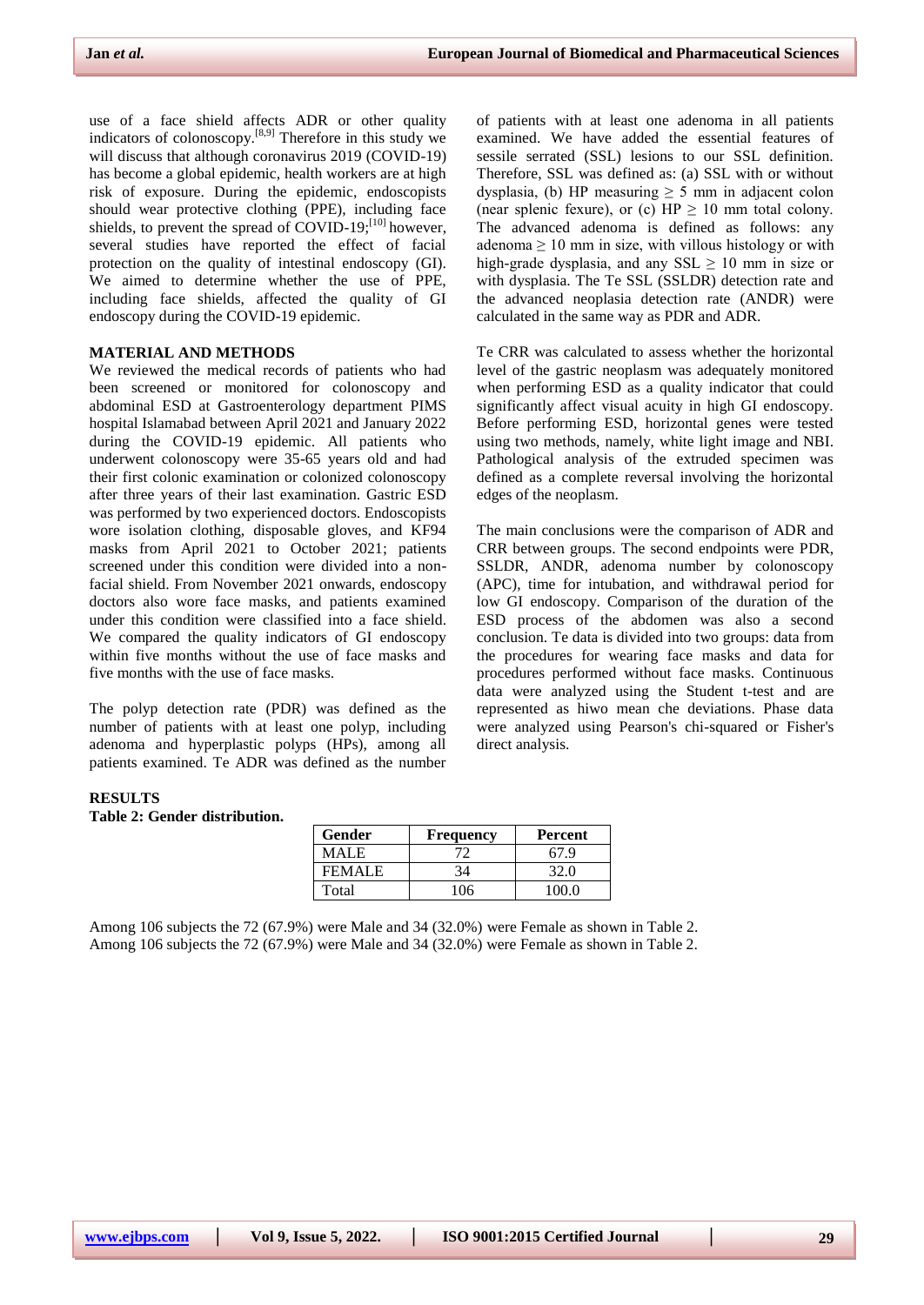

#### **Baseline Characteristics**

| <b>PARAMETERS</b>             | <b>FACE SHIELD</b> | <b>NON FACE SHIELD</b> | P VALUE |
|-------------------------------|--------------------|------------------------|---------|
| <b>Reason of examination</b>  |                    |                        |         |
| <b>SURVELLIANCE</b><br>⋗      | 13                 | 11                     | < 0.032 |
| <b>SCREENING</b><br>➤         | 40                 | 42                     |         |
| <b>Examination of the day</b> |                    |                        |         |
| <b>Morning</b><br>⋗           | 24                 | 22                     |         |
| <b>After noon</b><br>⋗        | 29                 | 31                     | < 0.045 |
| Anti coagulation use          |                    |                        |         |
| <b>YES</b><br>➤               | 12                 | 11                     |         |
| N <sub>O</sub><br>⋗           | 41                 | 42                     | < 0.032 |
| <b>Sedation</b>               |                    |                        |         |
| <b>YES</b><br>⋗               | 44                 | 38                     |         |
| N <sub>O</sub><br>⋗           | 9                  | 15                     | < 0.045 |
| <b>Bowl preparation</b>       |                    |                        |         |
| <b>BBPS 8,9</b><br>⋗          | 39                 | 21                     |         |
| <b>BBPS 6,7</b><br>⋗          | 14                 | 32                     | < 0.035 |
| Type of colonoscopic          |                    |                        |         |
| <b>CV-290</b><br>⋗            | 21                 | 18                     |         |
| <b>EPK-i7010</b><br>⋗         | 32                 | 34                     | < 0.076 |
|                               |                    |                        |         |

No statistically difference in above mentioned parameters in given.

| <b>PARAMETERS</b>                     | <b>FACE SHIELD</b>  | <b>NON FACE SHIELD</b> | P VALUE |
|---------------------------------------|---------------------|------------------------|---------|
| <b>APC</b>                            | $0.92 \pm 1.25$     | $0.72 \pm 1.32$        | < 0.013 |
| $SSLDR$ $(%)$                         | 2.72(11/53)         | 2.16(9/53)             | < 0.019 |
| <b>Cecal intubation time (second)</b> | $422.31 \pm 184.07$ | $412.+123.06$          | < 0.231 |
| Withdrawal time (second)              | $523.71 \pm 172.52$ | $518.51 \pm 126.72$    | < 0.220 |
| PDR $(\% )$                           | 49.04 (26.1/53)     | 47.04 (24.1/53)        | < 0.031 |
| ADR $(\% )$                           | 36.48(20/53)        | 35.41(21/53)           | < 0.051 |

No statistically difference in above mentioned parameters in given.

## **ENDOSCOPY FEATURES AND SIZE OF ADENOMAS**

| <b>CHARACTERISTICS</b> | <b>FACE SHIELD</b> | <b>NON FACE SHIELD</b> | <b>VALUE</b> |
|------------------------|--------------------|------------------------|--------------|
| <b>FLAT</b>            | 0.03(21/53)        | 0.04(32/53)            | < 0.019      |
| <b>POLYPOID</b>        | 0.02(19/53)        | 0.01(34/53)            | < 0.015      |
| <b>Final pathology</b> |                    |                        |              |
| <b>HGD</b>             | 24                 | 25                     |              |
| EGC. diferentiated     | 13                 | 12                     | <0.014       |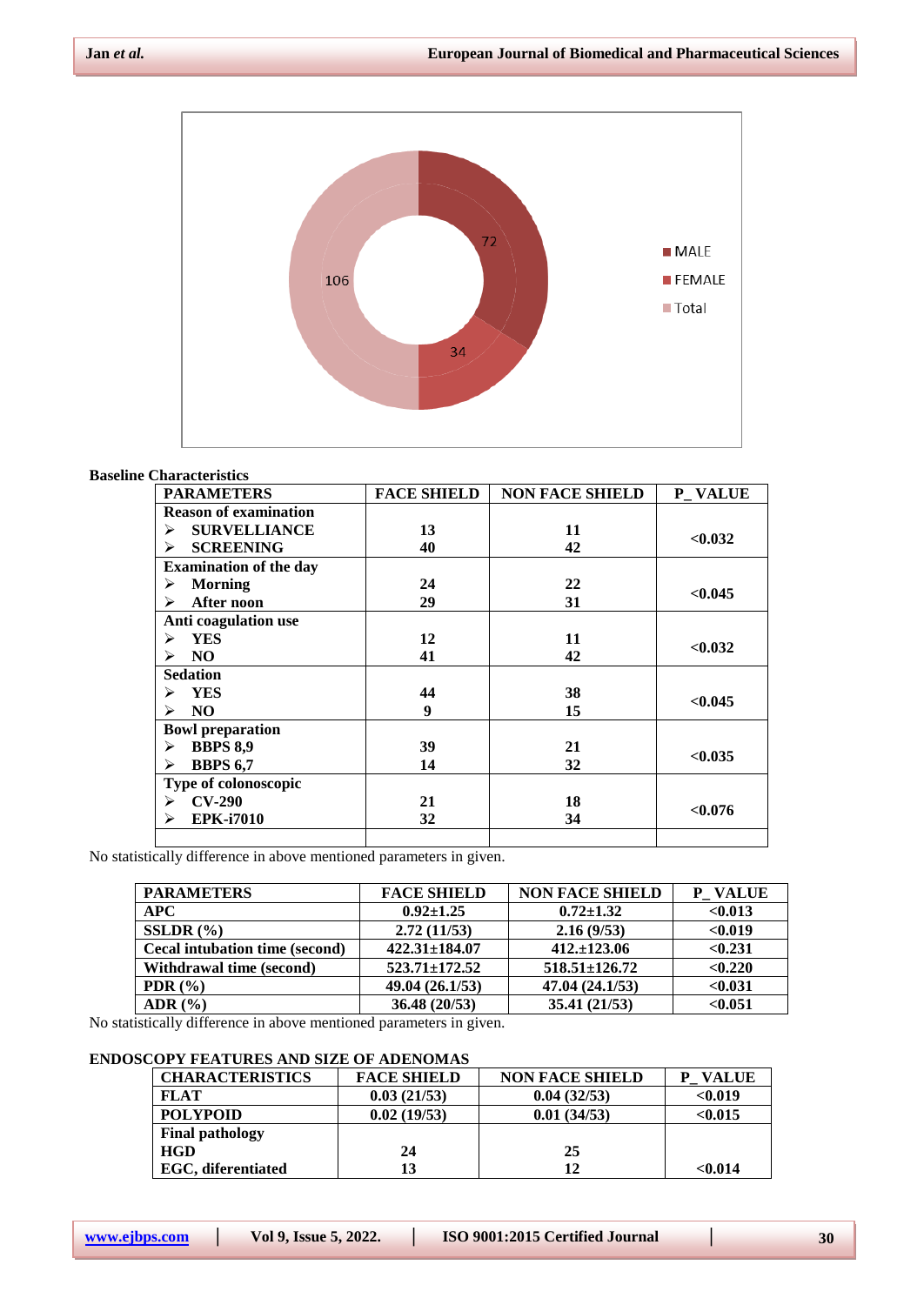| <b>EGC</b> , undiferentiated | 16 | 16 |         |
|------------------------------|----|----|---------|
| <b>Invasion depth</b>        |    |    |         |
| <b>HGD</b> and T1a           | 45 | 46 |         |
| T1b and deeper               | 8  | 7  | < 0.122 |
| H.pylori status              |    |    |         |
| <b>Positive</b>              | 12 | 13 |         |
| <b>Negative</b>              | 41 | 40 | < 0.024 |
| <b>Macroscopic type</b>      |    |    |         |
| <b>Elevated</b>              | 21 | 23 |         |
| Flat                         | 12 | 12 |         |
|                              | 13 | 10 | < 0.341 |
| <b>Depressed</b>             | 7  | 8  |         |
| <b>Mixed</b>                 |    |    |         |
| <b>Location</b>              |    |    |         |
| Antrum                       | 22 | 19 |         |
| <b>Body and fundus</b>       | 32 | 34 | < 0.098 |

No statistically difference in above mentioned parameters in given.

#### **DISCUSSION**

In addition, the knowledge of both endoscopist and trained physicians was not affected by the use of facial masks. As the number of endoscopic procedures performed increases, the occupational health risks of endoscopists are increasing, one of which is exposure to infection. [11] Throughout the COVID-19 epidemic, endoscopic physicians were increasingly at risk of receiving COVID-19 through airborne droplets and mixed contact. Because human-to-human transmission occurs primarily through direct contact or air droplets, high GI endoscopy can be a procedure that increases the risk of COVID-19 infection due to coughing in patients during testing.<sup>[12]</sup> Live SARSCoV-2 virus has also been found in patient pathways, and COVID-19 transmission by fecal-oral is also possible. Therefore, colonoscopy may be a procedure that incorporates an increased risk of infection with COVID-19. In addition, patients with COVID-19 may develop abnormal GI symptoms; $[13]$ Therefore, endoscopy can be performed on an undiagnosed patient, who has COVID-19 infection, thus increasing the risk of COVID-19 transmission [25]. One study that measured the level of unknown exposure to potentially harmful biologic samples during endoscopy using a face endoscopist reported that facial exposure may lead to the transmission of infectious diseases. [14] According to a previous study conducted in the first phase of the COVID-19 epidemic, 19% of health care workers who wore masks and gloves and who washed their hands without extra face protection became infected with COVID-19, but those who used extra protection were not infected.<sup>[15,16]</sup> For these reasons, it is important for endoscopic specialists to wear face masks and isolation clothing, gloves, and masks in all endoscopic procedures during this period of COVID-19 violence. However, wearing a face mask may affect the ability to see endoscopists during procedures. Previous studies have reported that ADR was influenced by the resolution and visual feld of colonoscopy.<sup>[16]</sup> Viewing adenomas is not easy when the screen is clear and the visual field is wide. However, concerns may be raised about whether wearing a face mask affects clarity or visibility during

colonoscopy and thus reduces ADR. Therefore, we aimed to determine whether wearing a face mask affected the performance of endoscopists and whether the procedure time had increased or the withdrawal period had decreased. During our study period, Lee et al. reported that the performance of the colonoscopy was not significantly affected when wearing a face mask. [17] We also found that wearing a face mask did not affect the quality indications of colonoscopy, including ADR. However, our study differs from that of Lee et al. by analyzing quality indicators related to both lower and upper GI endoscopy. Endoscopic retrograde cholangiography was not included in our analysis because wearing glasses was recommended prior to the COVID-19 epidemic due to exposure to eye radiation. [18] Therefore, there may be concerns about whether the wearing of a facial shield affects clarity or visual feld during ESD of the abdomen and thus reduces the accuracy of the tumor separation and reduces CRR. In this study, we found that wearing a face mask did not reduce the accuracy of the tumor separation or delay the procedure. Thesis research has some limitations. When face protection is worn, light may be placed on the face shield and disturb the viewing area of the endoscopist. In our hospital's endoscopy room, lights were turned on, only the video processor screen was turned on, and there was no direct sunlight. However, although the light or brightness of the endoscopy room and the position of the screen may affect the light on the face protection, these effects may differ between the endoscopy rooms.<sup>[19]</sup> In this study, the effects of these differences on GI quality indicators were not analyzed. Moreover, in this study, the effect of only one type of facial mask was investigated. As different types of face masks are available, their effects on GI endoscopy quality indicators may vary. This was a retrospective study of medical records;<sup>[20]</sup> therefore, it had natural limitations. In our hospital, endoscopy is required to be performed in strict compliance with the guidelines; however, as this was a retrospective study, we could not confirm whether these recommendations were followed or not in some of the patients.